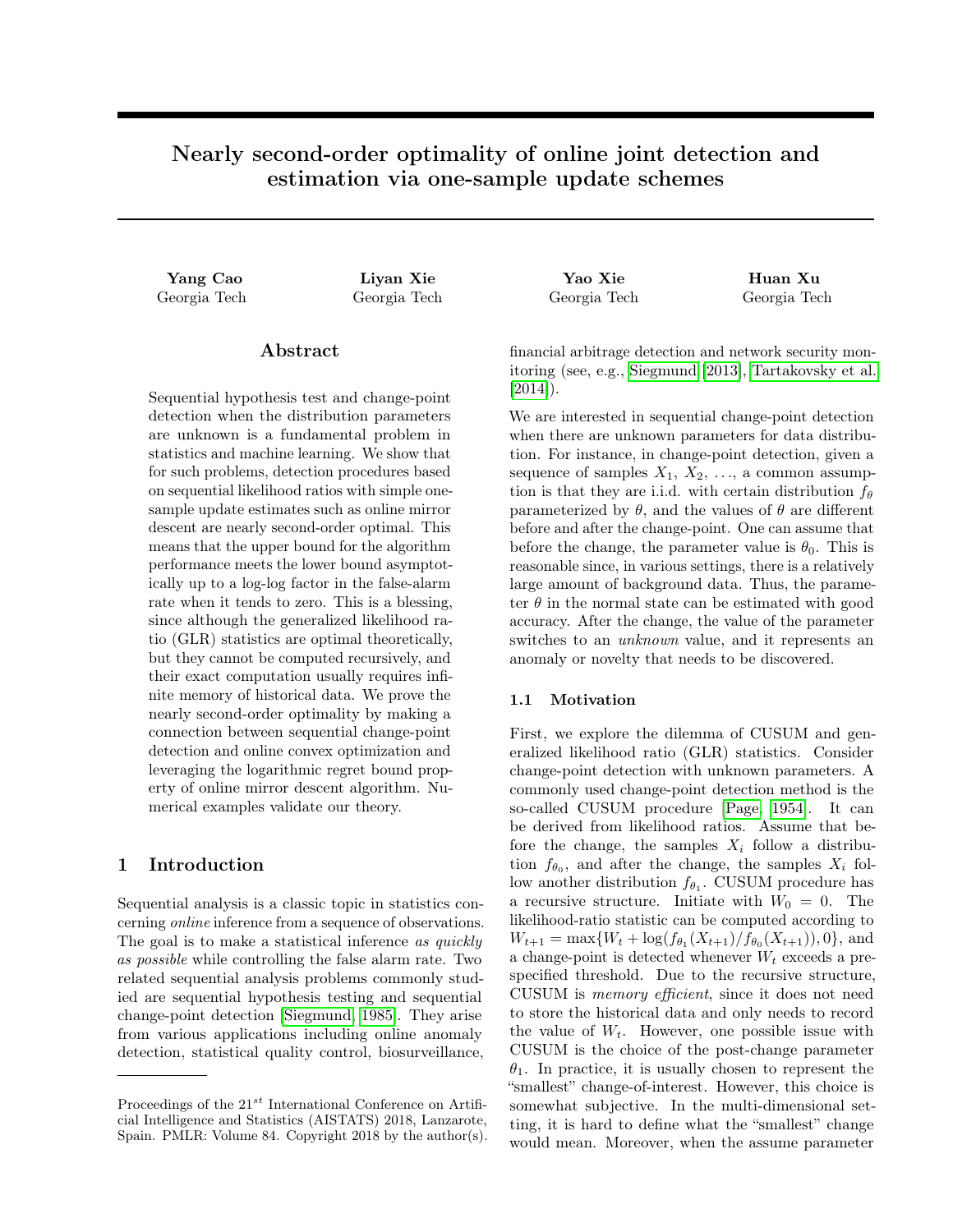$\theta_1$  deviates significantly from the true parameter value, CUSUM may suffer a severe performance degradation [\[Granjon, 2013\]](#page-8-4).

An alternative approach is the Generalized Likelihood Ratio (GLR) statistic [\[Basseville et al., 1993\]](#page-8-5). The GLR statistic finds the maximum likelihood estimate (MLE) of the post-change parameter and plugs it back to the likelihood ratio to form the detection statistic. To be more precise, for each hypothetical change-point location k, the corresponding post-change samples are  $\{X_{k+1}, \ldots, X_t\}$ . Using these samples, one can form the MLE denoted as  $\hat{\theta}_{k,t}$ . Without knowing whether the change occurs and where it occurs beforehand when forming the GLR statistic, we have to maximize  $k$  over all possible change locations. The GLR statistic is given by  $\max_{k \leq t} \sum_{i=k+1}^{t} \log(f_{\hat{\theta}_{k,t}}(X_i)/f_{\theta_0}(X_t))$ , and a change is announced whenever it exceeds a pre-specified threshold. The GLR statistic is more robust than CUSUM [\[Lai, 1998\]](#page-8-6), and it is particularly useful when the post-change parameter may vary from one situation to another. However, a drawback of GLR statistic is that it is not memory efficient and it cannot be computed recursively. Moreover, when there is a constraint on the maximum likelihood estimator (such as sparsity), MLE cannot have closed-form solution; one has to store the historical data to re-estimates  $\hat{\theta}_{k,t}$  and re-compute the summation  $\sum_{i=k+1}^{t} \log(f_{\hat{\theta}_{k,t}}(X_i)/f_{\theta_0}(X_t))$  whenever there is new data. As a remedy, the frequently used window-limited GLR restricts the maximization over  $k \in (1, t]$  to be over  $k \in (t - w, t]$ . However, this does not help eliminate the time of the re-computation of the summation.

In practice, rather than CUSUM or GLR, various onesample update schemes are used especially in machine learning literature. The one-sample update schemes perform online estimates of the unknown parameter and plug the estimates into the likelihood ratio statistic to perform detection. The one-sample update takes the form of  $\hat{\theta}_t = h(X_t, \hat{\theta}_{t-1})$  for some function h that uses only the most recent data and the previous estimate. Some examples of one-sample estimate schemes include online gradient descent and online mirror descent (similar scheme has been used in [Raginsky et al.](#page-8-7) [\[2009,](#page-8-7) [2012\]](#page-8-8)). The one-sample update enjoys efficient computation, as the information from the new data can be incorporated via low computational cost update such as mirror descent, which even has closed-form solution in some cases. It is also memory efficient since the update only needs the most recent sample. Such estimator may not correspond to the exact MLE, but they tend to have good performance. An important question remains to be answered: how much performance do we lose by using one-sample update schemes rather than the exact GLR?

#### 1.2 Contributions

This paper aims to address the above question by proving the nearly second-order optimality of simple onesample update schemes for sequential hypothesis test and change-point detection. The nearly second-order optimality [\[Tartakovsky et al., 2014\]](#page-8-2) means that the upper bound for performance matches the lower bound up to a log-log factor. In particular, we consider likelihood ratios with plug-in online mirror descent estimator. Our approach generalizes the non-anticipating estimator framework [\[Lorden and Pollak, 2005\]](#page-8-9) from detecting Gaussian mean shift and Gamma shape shift to the exponential family with constrained parameters. Moreover, we provide a more general framework to prove the second-order optimality beyond Gaussian assumption [\[Lorden and Pollak, 2008\]](#page-8-10), through linking the statistical efficiency with the regret bound for the online optimization algorithm. Here we focus on online mirror-descent, but the result can be generalized to other schemes such as the online gradient descent. The proof leverages the logarithmic regret property of online mirror descent and the lower bound established in statistical sequential change-point detection literature [\[Siegmund and Yakir, 2008,](#page-8-11) [Tartakovsky et al.,](#page-8-2) [2014\]](#page-8-2). Synthetic examples validate the performances of one-sample update schemes.

The contributions of the paper are summarized as follows

- We provide a general upper bound for sequential hypothesis test and change-point detection procedures with the one-sample update schemes. The upper bound explicitly captures the impact of estimation on detection by an estimation algorithm dependent factor. This factor shows up as an additional term in the upper bound for the expected detection delay, and it corresponds to the regret bound of the estimator. This establishes an interesting linkage between sequential change-point  $detection$  and online convex optimization<sup>[1](#page-1-0)</sup>.
- Using our upper bound and existing lower bound, we show that the one-sample update schemes are nearly second-order optimal for the exponential family. Moreover, numerical examples verify the good performance of one-sample update schemes. They can perform better and are more robust than

<span id="page-1-0"></span><sup>1</sup>Although both fields, sequential change-point detection and online convex optimization, study sequential data, the precise connection between them is not clear, partly because the performance metrics are different: the former concerns with the tradeoff between false-alarm-rate and detection delay, whereas the latter focuses on bounding the cumulative loss incurred by the sequence of estimators through regret bound [\[Azoury and Warmuth, 2001,](#page-8-12) [Hazan, 2016\]](#page-8-13).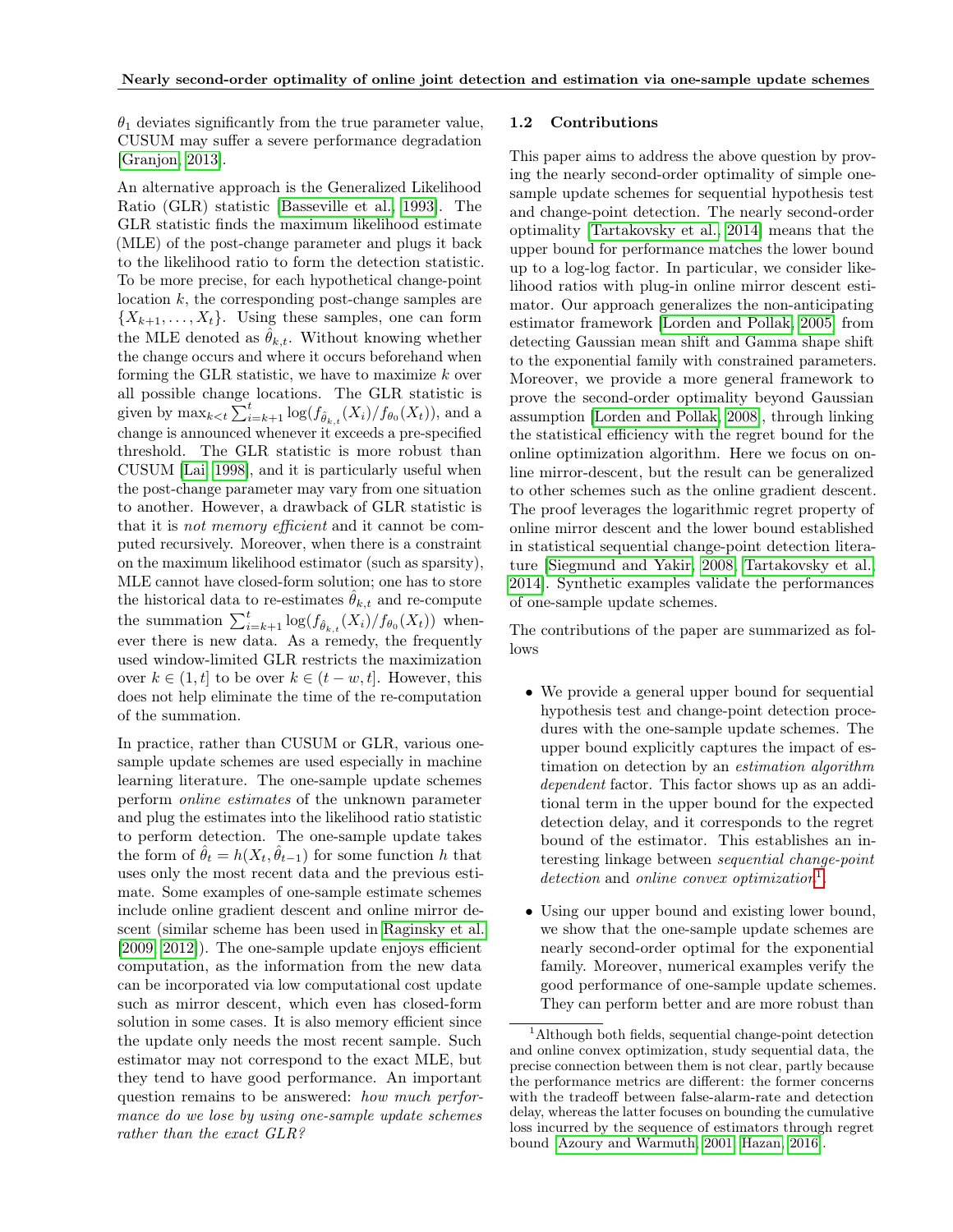the likelihood ratio methods with pre-specified parameters (e.g., CUSUM for change-point detection). Moreover, they are computationally efficient alternatives of GLR statistic (which requires storing infinite samples) and cause little performance loss relative to GLR.

|                                                                     | Memory<br>Effi-<br>ciency | Computation<br>Efficiency | Robust<br>Perfor-<br>mance |
|---------------------------------------------------------------------|---------------------------|---------------------------|----------------------------|
| Likelihood ratio<br>with pre-specified<br>parameters:<br>SPRT/CUSUM |                           |                           |                            |
| Generalized likeli-<br>hood ratio (GLR)<br>with exact MLE           |                           |                           |                            |
| One-sample<br>update schemes                                        |                           |                           |                            |

The comparison of three approaches is summarized in Table [1.](#page-2-0)

<span id="page-2-0"></span>Table 1: Comparison of three approaches.

### 1.3 Literature and related work

Besides GLR procedure [\[Lai, 1995,](#page-8-14) [1998\]](#page-8-6), another approach aiming to address the unknown post-change parameter issue is called the Shiryayev-Roberts-Robbins-Siegmund (SRRS) procedure [\[Lorden and Pollak, 2005\]](#page-8-9). The main idea of SRRS dates back to the power one sequential test [\[Robbins and Siegmund, 1974\]](#page-8-15): instead of plugging in the MLE obtained using all samples up to the current moment as done in the GLR procedure, the SRRS procedure uses a sequence of non-anticipating estimators. The non-anticipating estimators are formed by dropping the most recent sample (thus the name "non-anticipating"). The advantage is that the test statistic can be computed recursively. The SRRS procedure is then extended to general exponential family [\[Lorden and Pollak, 2008\]](#page-8-10) and the first order optimality of their procedures are well established. Even if our work also extends the original SRRS procedure [\[Rob](#page-8-15)[bins and Siegmund, 1974\]](#page-8-15) to the general exponential family, two big differences should be noticed. First, our non-anticipating estimator is different from the original SRRS [\[Robbins and Siegmund, 1974\]](#page-8-15) and the extended version [\[Lorden and Pollak, 2008\]](#page-8-10) in that SRRS still uses exact MLE estimated from all but the most recent sample, whereas our estimator only approximates the MLE using one-sample update schemes. This approximation further allows us to take the parameter structure into consideration such as the sparsity and the smoothness of parameters. Second, different with [Lorden and Pollak](#page-8-9) [\[2005\]](#page-8-9) and [Lorden and Pollak](#page-8-10) [\[2008\]](#page-8-10) of which the second-order optimality is only proved for

Gaussian and Gamma distributions, our work establishes nearly second-order optimality for our procedure for all the distributions in the exponential family.

With unknown parameters, [Pollak](#page-8-16) [\[1987\]](#page-8-16) developed a modified SR procedure by introducing a prior distribution to the unknown parameters; however, the resulted detection statistic is hard to compute recursively since the prior is not a conjugate. The more recent work [\[Yilmaz et al., 2015,](#page-8-17) [Yılmaz et al., 2016\]](#page-8-18) studies joint detection and estimation problem of a specific form: a linear scalar observation model with Gaussian noise, and under the alternative hypothesis, there is an unknown multiplicative parameter. This problem arises from many applications such as spectrum sensing [\[Yilmaz et al., 2014\]](#page-8-19), image observations [\[Vo et al., 2010\]](#page-8-20), MIMO radar [\[Tajer et al., 2010\]](#page-8-21), etc. [Yilmaz et al.](#page-8-17) [\[2015\]](#page-8-17) demonstrate that solving the joint problem by treating detection and estimation separately with the corresponding optimal procedure does not yield an overall optimum performance, and provides an elegant closed-form optimal detector. Later on, [Yılmaz et al.](#page-8-18) [\[2016\]](#page-8-18) generalizes the results. There are also other approaches solving the joint detectionestimation problem using multiple hypotheses testing [Baygun and Hero](#page-8-22) [\[1995\]](#page-8-22), [Vo et al.](#page-8-20) [\[2010\]](#page-8-20) and Bayesian formulation [Moustakides et al.](#page-8-23) [\[2012\]](#page-8-23). Our work differs from the above in that we consider the general form of joint detection and estimation problem, where the unknown parameter  $\theta$  shows up generally as the parameter of the exponential family. Moreover, we do not aim to find the exact optimal solution. Instead, we find whether using the computationally efficient one-sample estimator for detection loses much performance.

Related work using online convex optimization for anomaly detection include [Raginsky et al.](#page-8-7) [\[2009\]](#page-8-7), which develops an efficient detector for the exponential family using online mirror descent and proves a logarithmic regret bound, and [Raginsky et al.](#page-8-8) [\[2012\]](#page-8-8), which dynamically adjusts the detection threshold to allow feedbacks about decision outcomes. However, these works consider a different setting that the change is a transient outlier instead of a persistent change, as assumed by the classic statistical change-point detection literature. When there is persistent change, it is important to accumulate "evidence" by pooling the post-change samples (our work considers the persistent change). In [Li et al.](#page-8-24) [\[2017\]](#page-8-24), the authors develop a one-sample update scheme to estimate the influence matrix and then form the likelihood ratio detection statistic to detect changes in the social network. However, theoretical performance of such one-sample update schemes has not been well-understood.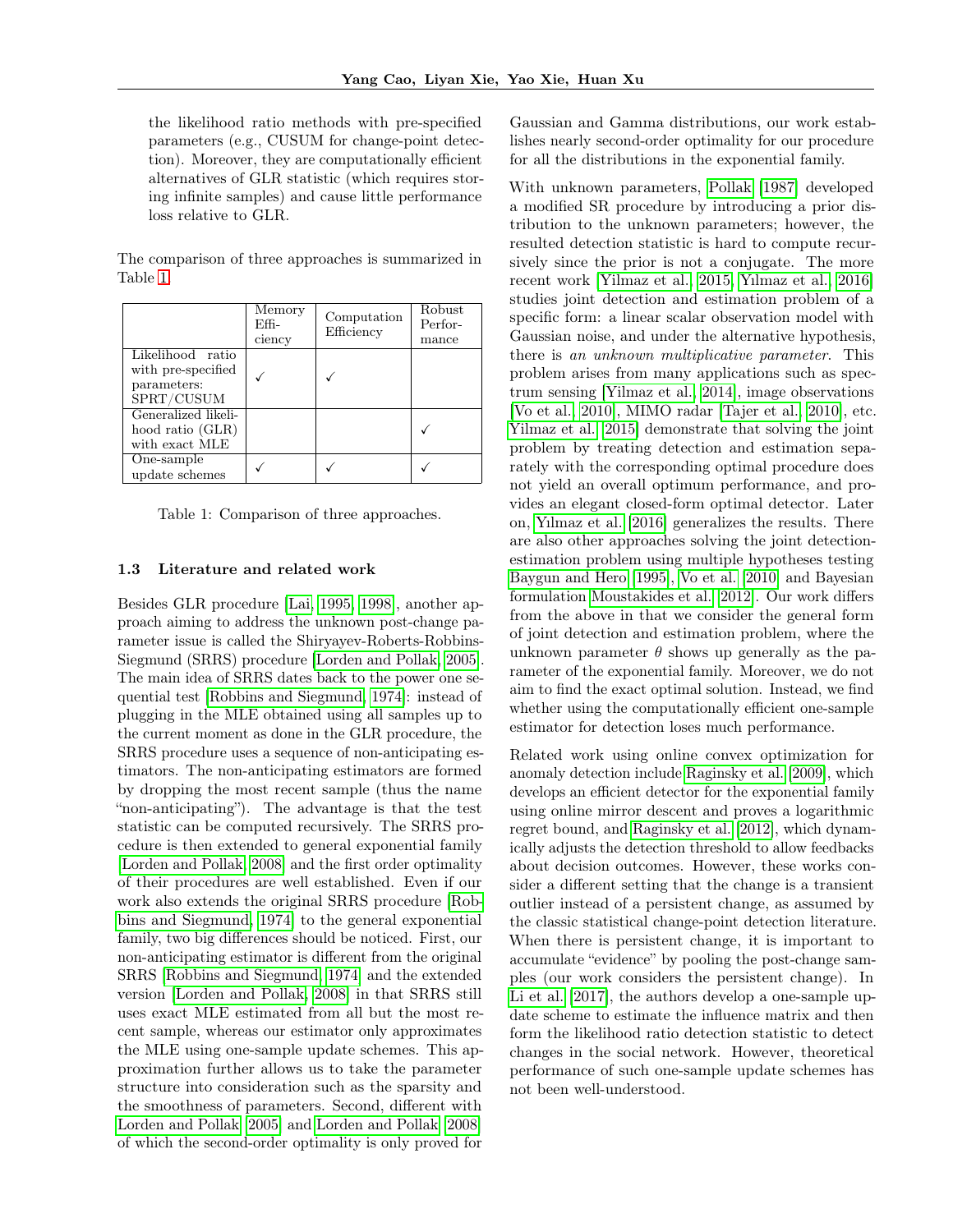# 2 Problem formulation

Assume a sequence of i.i.d. random variables  $X_1, X_2, \ldots$  with a probability density function of a parametric form  $f_{\theta}$ . The parameter  $\theta$  may be unknown. Consider two related problems: sequential hypothesis test and sequential change-point detection. The detection statistic relies on a sequence estimators  $\{\hat{\theta}_t\}$  constructed using online mirror descent. The online mirror descent uses simple one-sample update: the update from  $\hat{\theta}_{t-1}$  to  $\hat{\theta}_t$  only uses the current sample  $X_t$ . This is the main difference from the traditional generalized likelihood ratio (GLR) statistic [\[Lai, 1998\]](#page-8-6), where each  $\hat{\theta}_t$  is estimated using historical samples. In the following, we present detailed descriptions of two problems. We will consider exponential family and present our non-anticipating estimator based on the one-sample estimate.

### 2.1 Sequential hypothesis test

Consider null hypothesis  $H_0$ :  $\theta = \theta_0$  versus the alternative  $H_1$ :  $\theta \neq \theta_0$ . Hence the parameter under the alternative distribution is unknown. The classic approach to solve this problem is the sequential probability-ratio test (SPRT) [\[Wald and Wolfowitz, 1948\]](#page-8-25): at each time, given samples  $\{X_1, X_2, \ldots, X_t\}$ , the decision is either to accept  $H_0$ , accept  $H_1$ , or taking more samples if neither hypotheses can be resolved confidently. Here, we introduce *modified SPRT* with a sequence of *non*anticipating plug-in estimators:

$$
\hat{\theta}_t := \hat{\theta}_t(X_1, ..., X_t), \quad t = 1, 2, ..., \quad (1)
$$

Define the likelihood ratio at time  $t$  as

<span id="page-3-2"></span>
$$
\Lambda_t = \prod_{i=1}^t \frac{f_{\hat{\theta}_{i-1}}(X_i)}{f_{\theta_0}(X_i)}, \quad i \ge 1.
$$
 (2)

The test statistic has a simple recursive implementation

$$
\Lambda_t = \Lambda_{t-1} \cdot f_{\hat{\theta}_{i-1}}(X_i) / f_{\theta_0}(X_i).
$$

Moreover, it has a martingale property due to the nonanticipating nature of the estimator:  $\mathbb{E}_{f_{\theta_0}}[\Lambda_t|\Lambda_{t-1}] =$  $\Lambda_{t-1}$ . The decision rule is a stopping time

$$
\tau(b) = \min\{t \ge 1 : \log \Lambda_t \ge b\},\tag{3}
$$

where  $b > 0$  is a pre-specified threshold. We reject the null hypothesis whenever the statistic exceeds the threshold. The goal is to resolve the two hypotheses using as few samples as possible under the type-I error constraint.

#### 2.2 Sequential change-point detection

A problem related to sequential hypothesis test is sequential change-point detection. Due to its importance

in applications and different performance metrics, sequential change-point detection is usually studied separately. A change may occur at an unknown time  $\nu$ which changes the underlying distribution of the data. One would like to detect such a change as quickly as possible. Formally, change-point detection can be cast into the following hypothesis test:

$$
\mathsf{H}_0: X_1, X_2, \dots \stackrel{\text{i.i.d.}}{\sim} f_{\theta_0},
$$
\n
$$
\mathsf{H}_1: X_1, \dots, X_{\nu} \stackrel{\text{i.i.d.}}{\sim} f_{\theta_0}, \quad X_{\nu+1}, X_{\nu+2}, \dots \stackrel{\text{i.i.d.}}{\sim} f_{\theta},
$$
\n(4)

Here we assume  $\theta$  is unknown, and it represents the anomaly. The goal is to detect the change as quickly as possible after it occurs under the false alarm constraint.

We will consider likelihood ratio based detection procedures adapted from two types of existing ones, which we call adaptive CUSUM (ACM), and the adaptive SRRS (ASR) procedures.

For change-point detection, the post-change parameter is estimated using post-change samples. This means that for each putative change-point location before the current time  $k < t$ , the post-change samples are  $\{X_k, \ldots, X_t\}$ ; with a slight abuse of notation, the postchange parameter is estimated as

<span id="page-3-3"></span><span id="page-3-1"></span>
$$
\hat{\theta}_{k,i} = \hat{\theta}_{k,i}(X_k, \dots, X_i), \quad i \ge k. \tag{5}
$$

Therefore, for  $k = 1$ ,  $\hat{\theta}_{k,i}$  becomes  $\hat{\theta}_i$  defined in [\(2\)](#page-3-0) for SPRT. Base on this, the likelihood ratio at time  $t$  for a hypothetical change-point location  $k$  is given by

$$
\Lambda_{k,t} = \prod_{i=k}^{t} \frac{f_{\hat{\theta}_{k,i-1}}(X_i)}{f_{\theta_0}(X_i)}, \qquad \hat{\theta}_{k,k-1} = \theta_0.
$$
 (6)

<span id="page-3-0"></span>where  $\Lambda_{k,t}$  can be computed recursively similar to [\(2\)](#page-3-0).

Since we do not know the change-point location  $\nu$ , from the maximum likelihood principle, we take the maximum of the statistics over all possible values of  $k$ . This gives the ACM procedure:

<span id="page-3-6"></span>
$$
T_{\text{ACM}}(b) = \inf \left\{ t \ge 1 : \max_{1 \le k \le t} \log \Lambda_{k,t} > b \right\},\qquad(7)
$$

<span id="page-3-4"></span>where b is a pre-specified threshold.

Similarly, by replacing the maximization in [\(6\)](#page-3-1) with summation, we obtain the following ASR procedure [\[Lorden and Pollak, 2005\]](#page-8-9), which can be interpreted as a Bayesian statistic similar to the Shiryaev-Roberts procedure.

<span id="page-3-5"></span>
$$
T_{\text{ASR}}(b) = \inf \left\{ t \ge 1 : \log \left( \sum_{k=1}^{t} \Lambda_{k,t} \right) > b \right\}, \quad (8)
$$

where  $b$  is a pre-specified threshold. The computations of  $\Lambda_{k,t}$  and estimators  $\{\hat{\theta}_t\}, \{\hat{\theta}_{k,t}\}\$ are discussed later in section [2.4.](#page-4-0)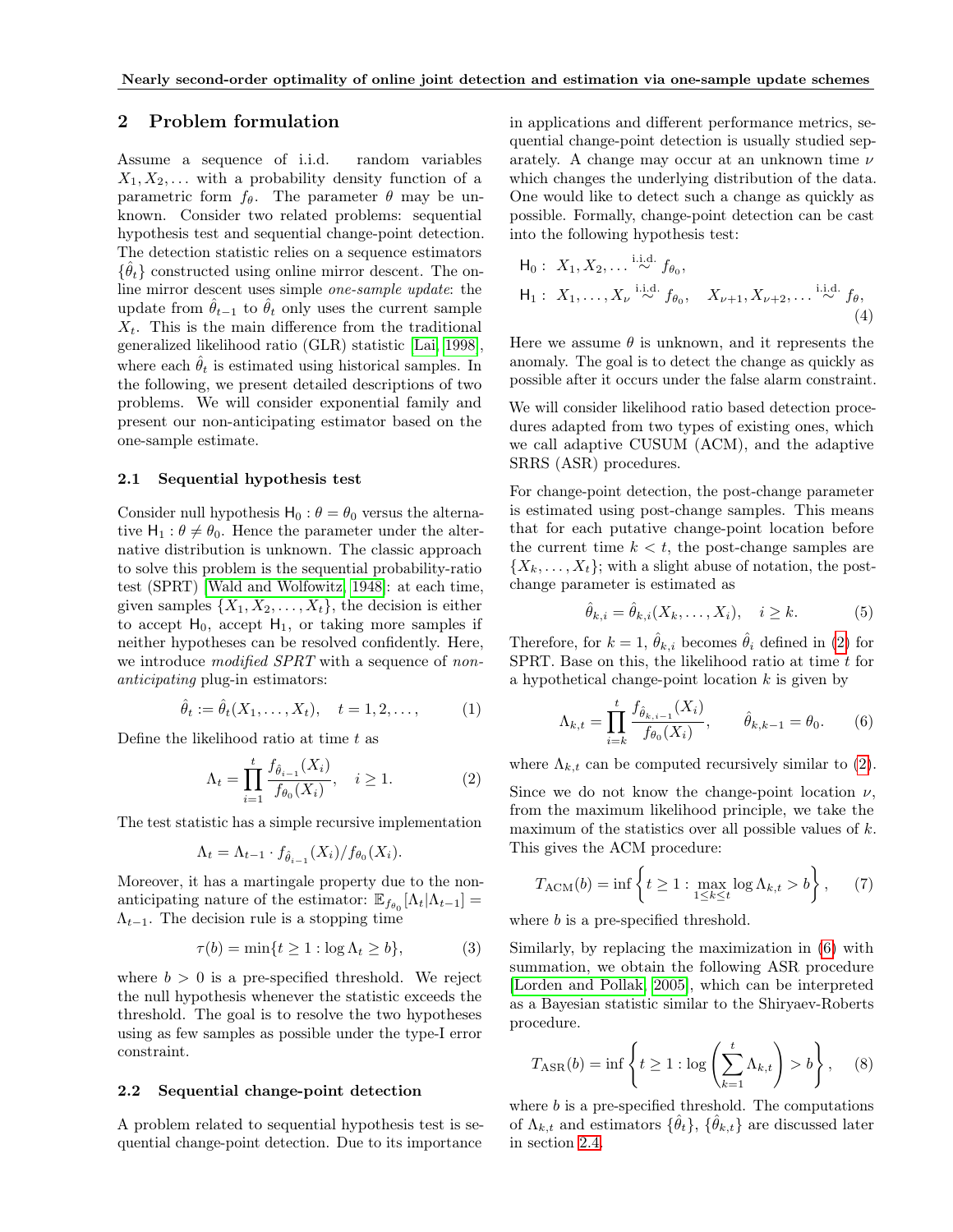#### 2.3 Exponential family

In this paper, we focus on  $f_{\theta}$  being the exponential family. Consider an observation space  $\mathcal X$  equipped with a sigma algebra  $\beta$  and a sigma finite measure H on  $(X, \mathcal{B})$ . Assume the number of parameters is d. Let  $x^{\dagger}$  denote the transpose of a vector or matrix. Let  $\phi: \mathcal{X} \to \mathbb{R}^d$  be an H-measurable function  $\phi(x) = (\phi_1(x), \ldots, \phi_d(x))$ <sup>T</sup>. Here  $\phi(x)$  corresponds to the sufficient statistic for  $\theta$ . Let  $\Theta$  denote the parameter space in  $\mathbb{R}^d$ . Let  $\{\mathcal{P}_{\theta}, \theta \in \Theta\}$  be a set of probability distributions with respect to the measure  $H$ . Then,  $\{\mathcal{P}_{\theta}, \theta \in \Theta\}$  is said to be a multivariate exponential family with natural parameter  $\theta$ , if the probability density function of each  $f_{\theta} \in \mathcal{P}_{\theta}$  with respect to H can be expressed as  $f_{\theta}(x) = \exp{\{\theta^{\intercal} \phi(x) - \Phi(\theta)\}}$ . In the definition, the so-called log-partition function is given by

$$
\Phi(\theta) := \log \int_{\mathcal{X}} \exp(\theta^\intercal \phi(x)) dH(x).
$$

To make sure  $f_{\theta}(x)$  a well-defined probability density, we consider the following two sets of parameters:

$$
\Theta = \{ \theta \in \mathbb{R}^d : \log \int_{\mathcal{X}} \exp(\theta^\intercal \phi(x)) dH(x) < +\infty \},
$$

and

$$
\Theta_{\sigma} = \{ \theta \in \Theta : \nabla^2 \Phi(\theta) \succeq \sigma I_{d \times d} \}.
$$

Note that  $-\log f_{\theta}(x)$  is  $\sigma$ -strongly convex over  $\Theta_{\sigma}$ .

Two more terms used in this paper are the dual function of Φ and the Bregman divergence between two distributions. Based on [Wainwright and Jordan](#page-9-0) [\[2008\]](#page-9-0), for the exponential family the Legendre-Fenchel dual  $\Phi^*$  is defined as  $\Phi^*(z) := \sup_{u \in \Theta} \{u^{\intercal}z - \Phi(u)\},\$ and the Bregman divergence induced by  $\Phi$  is defined as  $B_{\Phi}(\theta_1, \theta_2) := I(\theta_2, \theta_1)$ , where  $I(u, v)$  is the Kullback-Leibler (KL) divergence between  $f_u(x)$  and  $f_v(x)$ .

# <span id="page-4-0"></span>2.4 Online mirror descent (OMD) for non-anticipating estimators

We discuss how to construct the non-anticipating estimators  $\{\hat{\theta}_t\}_{t\geq 1}$  in [\(1\)](#page-3-2), and  $\{\hat{\theta}_{k,t}\}, 1 \leq k < t$  in [\(5\)](#page-3-3) using online mirror descent (OMD). OMD is a generic procedure for solving the online convex (OCO) optimization problem. Our problem of finding maximum likelihood estimator can be cast into an OCO with the loss function being the negative log-likelihood  $\ell_t(\theta) := -\log f_\theta(X_t).$ 

The main idea of OMD is the following. At each time step, the estimator  $\hat{\theta}_{t-1}$  is updated using the new sample  $X_t$ , by balancing the tendency to stay close to the previous estimate, against the tendency to move in the direction of the greatest local decrease of the loss function. For the loss function defined above, a sequence of OMD estimator is constructed by

<span id="page-4-1"></span>
$$
\hat{\theta}_t = \underset{u \in \Gamma}{\arg \min} [u^\mathsf{T} \nabla \ell_t(\hat{\theta}_{t-1}) + \frac{1}{\eta_i} B_{\Phi}(u, \hat{\theta}_{t-1})]. \tag{9}
$$

Here  $\Gamma \subset \Theta_{\sigma}$  is a closed convex set, which is problemspecific and encourages certain parameter structure such as sparsity and smoothness. Similarly,  $\theta_{k,t}$  can be constructed via OMD for sequential change-point detection. The only difference is that  $\theta_{k,t}$  is computed if we use  $X_k$  as our first observation and then apply the recursive update [\(9\)](#page-4-1) on  $X_{k+1}$ , ... (for  $\hat{\theta}_t$  we use  $X_1$ as our first observation).

There is an equivalent form of OMD, presented as the original formulation [\[Nemirovskii et al., 1983\]](#page-9-1). The equivalent form is sometimes easier to use for algorithm development, and it consists of four steps: (1) compute the dual variable:  $\hat{\mu}_{t-1} = \nabla \Phi(\hat{\theta}_{t-1});$  (2) perform the dual update:  $\hat{\mu}_t = \hat{\mu}_{t-1} - \eta_t \nabla \ell_t(\hat{\theta}_{t-1});$  (3) compute the primal variable:  $\tilde{\theta}_t = (\nabla \Phi)^*(\hat{\mu}_t);$  (4) perform the projected primal update:  $\hat{\theta}_t = \arg \min_{u \in \Gamma} B_{\Phi}(u, \theta_t)$ . The equivalence between the above form for OMD and the nonlinear projected subgradient approach in [\(9\)](#page-4-1) is proved by [Beck and Teboulle](#page-9-2) [\[2003\]](#page-9-2). We adopt this approach when deriving our algorithm and follow the same strategy as [Raginsky et al.](#page-8-7) [\[2009\]](#page-8-7). Our algorithm is presented in Algorithm [1.](#page-5-0)

A standard performance metric for OCO is regret. The regret is the difference between the total cost that an online algorithm has incurred relatively to that of the best fixed decision in hindsight. Given samples  $X_1, \ldots, X_t$ , the regret for a sequence of estimators  $\{\hat{\theta}_i\}_{i=1}^t$  is defined as

$$
\mathcal{R}_t = \sum_{i=1}^t \{-\log f_{\hat{\theta}_{i-1}}(X_i)\} - \inf_{\tilde{\theta} \in \Theta} \sum_{i=1}^t \{-\log f_{\tilde{\theta}}(X_i)\}.
$$
\n(10)

For strongly convex loss function, the regret of many OCO algorithms, including the online mirror descent, has the property that  $R_n \leq C \log n$  for some constant C (depend on  $f_{\theta}$  and  $\Theta_{\sigma}$ ) and any positive integer n [\[Agarwal and Duchi, 2011,](#page-9-3) [Raginsky et al., 2012\]](#page-8-8). Note that for exponential family, the loss function is the negative log-likelihood function, which is strongly convex over  $\Theta_{\sigma}$ . Hence, we have the logarithmic regret property.

# 3 Nearly second-order optimality of one-sample update procedures

Below we prove the nearly second-order optimality of the one-sample update schemes. More precisely, the nearly second-order optimality means that the algorithm obtains the lower performance bound asymptotically up to a log-log factor in the false-alarm rate,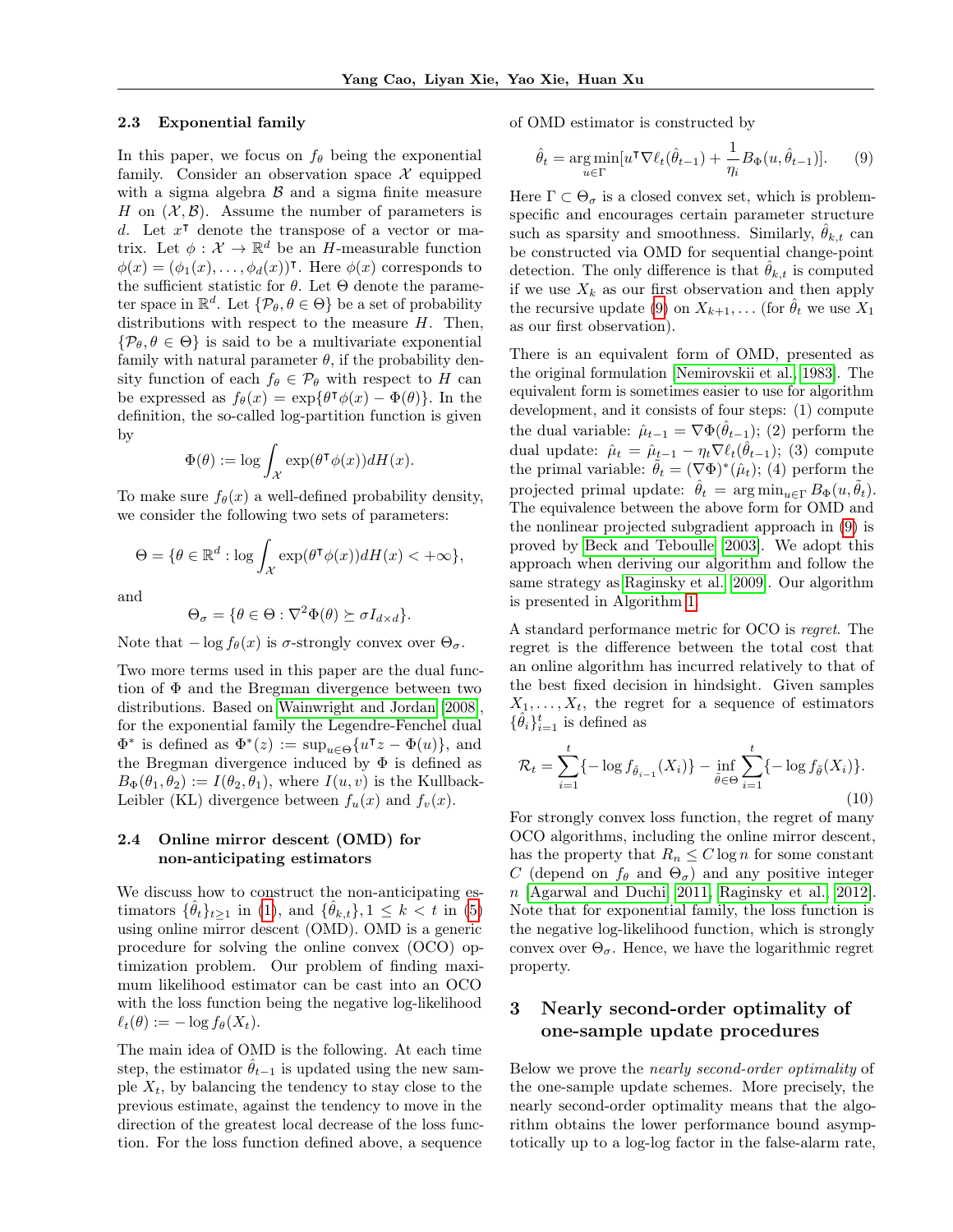Algorithm 1 Online mirror-descent for nonanticipating estimators

- <span id="page-5-0"></span>**Require:** Exponential family specifications  $\phi(x), \Phi(x)$ and  $f_{\theta}(x)$ ; initial parameter value  $\theta_0$ ; sequence of data  $X_1, \ldots, X_t, \ldots$ ; a closed, convex set for parameter  $\Gamma \subset \Theta_{\sigma}$ ; a decreasing sequence of strictly positive step-sizes  $\{\eta_t\}.$
- 1:  $\hat{\theta}_0 = \theta_0, \Lambda_0 = 1$ . {Initialization}
- 2: for all  $t = 1, 2, ...,$  do
- 3: Acquire a new observation  $X_t$
- 4: Compute loss:  $\ell_t(\hat{\theta}_{t-1}) = \Phi(\hat{\theta}_{t-1}) \hat{\theta}_{t-1}^{\mathsf{T}} \phi(X_t)$
- 5: Compute likelihood ratio:  $\Lambda_t = \Lambda_{t-1} \times$  $f_{\hat{\theta}_{t-1}}(X_t)/f_{\theta_0}(X_t)$
- 6:  $\hat{\mu}_{t-1} = \nabla \Phi(\hat{\theta}_{t-1}), \, \hat{\mu}_t = \hat{\mu}_{t-1} \eta_t(\hat{\mu}_{t-1} \phi(X_t))$ {Dual update}
- 7:  $\widetilde{\theta}_t = (\nabla \Phi)^*(\widetilde{\mu}_t)$
- 8:  $\hat{\theta}_t = \arg \min_{u \in \Gamma} B_{\Phi}(u, \tilde{\theta}_t)$  {Projected primal update}
- 9: end for
- 10: **return**  $\{\hat{\theta}_t\}_{t\geq 1}$  and  $\{\Lambda_t\}_{t\geq 1}$ .

as the false alarm rate tends to zero (In many cases the log-log factor is a small number). In particular, we show that the performance of  $\tau(b)$  for sequential hypothesis testing,  $T_{\text{ACM}}(b)$  and  $T_{\text{ASR}}(b)$  for sequential change-point detection setting, obtain the known lower bounds established in the statistical sequential analysis literature up to a log-log factor.

We first introduce some necessary notations. Denote  $\mathbb{P}_{\theta,\nu}$  and  $\mathbb{E}_{\theta,\nu}$  the probability measure and expectation when the change occurs at time  $\nu$  and the post-change parameter is  $\theta$ , i.e., when  $X_1, \ldots, X_{\nu}$  are i.i.d. random variables with density  $f_{\theta_0}$  and  $X_{\nu+1}, X_{\nu+2}, \ldots$  are i.i.d. random variables with density  $f_{\theta}$ . Moreover, let  $\mathbb{P}_{\infty}$ and  $\mathbb{E}_{\infty}$  denote the probability measure when there is no change, i.e.,  $X_1, X_2, \ldots$  are i.i.d. random variables with density  $f_{\theta_0}$ . Finally, let  $\mathcal{F}_t$  denote the  $\sigma$ -field generated by  $X_1, \ldots, X_t$  for  $t \geq 1$ .

### 3.1 Sequential hypothesis test

The two standard performance metrics are the the type-I error (false detection probability), which is defined for sequential hypothesis testing as  $\mathbb{P}_{\infty}(\tau(b) < \infty),$ and the expected number of samples needed to reject the null  $\mathbb{E}_{\theta,0}[\tau(b)]$ . Since it is possible to take infinite samples, the power of the test in [\(3\)](#page-3-4) is one, and the type-II error is zero. A meaningful test should have both small  $\mathbb{P}_{\infty}(\tau(b) < \infty)$  and small  $\mathbb{E}_{\theta,0}[\tau(b)]$ . Usually, one adjusts the threshold b to control the type-I error to be below a certain level.

Intuitively, a reasonable sequence of estimator  $\{\hat{\theta}_t\}$ should converge to the true parameter  $\theta$  as we collect more data. This is reflected by the following regularity condition (similar assumption has been made in equation (5.84) from [Tartakovsky et al.](#page-8-2) [\[2014\]](#page-8-2))

<span id="page-5-1"></span>
$$
\sum_{t=1}^{\infty} (\mathbb{E}_{\theta,0}[I(\theta,\hat{\theta}_t)])^r < \infty, \tag{11}
$$

for some constant  $r > 1$  that characterizes the convergence rate of  $\{\hat{\theta}_t\}$ . A larger r means a slower convergence rate. This is a mild assumption that can be obtained by many estimators such as OMD.

Our main result is the following. As has been observed by [Lai](#page-9-4) [\[2004\]](#page-9-4), there is a loss in the statistical efficiency by using one-sample update estimator  $\{\hat{\theta}_t\}$ , relative to the GLR approach using the entire sample in the past  $(X_1, \ldots, X_t)$ . The theorem below shows that this loss due to one-sample update corresponds to the expected regret of the estimators  $\{\hat{\theta}_t\}.$ 

Theorem 1 (Upper bound for OCO based SPRT). Given a sequence of estimator  $\{\hat{\theta}_t\}_{t\geq 1}$  generated by any OCO algorithm of which the regret is  $\mathcal{R}_n$  for each n, with  $\hat{\theta}_0 = \theta_0$ . When [\(11\)](#page-5-1) holds, as  $b \to \infty$ ,

<span id="page-5-2"></span>
$$
\mathbb{E}_{\theta,0}[\tau(b)] \le \frac{b}{I(\theta,\theta_0)} + \frac{\mathbb{E}_{\theta,0}[\mathcal{R}_{\tau(b)}]}{I(\theta,\theta_0)} + O(1) \qquad (12)
$$

Here  $O(1)$  is a term upper-bounded by an absolute constant as  $b \to \infty$ .

The main idea of the proof is to decompose the statistic defining  $\tau(b)$ , log  $\Lambda(t)$ , into a few terms that form martingales, and then invoking the Wald's Theorem for the stopped process.

The result of Theorem [1](#page-5-2) is very significant for the following two reasons. First, it is very general because we obtain an upper bound for the expected number of observations needed to make correct decisions for any reasonable OCO algorithm. Second, equation [\(12\)](#page-5-2) shows a clear connection between the classic metric for sequential hypothesis testing (left-hand side of [\(12\)](#page-5-2)) and the classic metric for OCO algorithm (the second term on the right-hand side of [\(12\)](#page-5-2)). This bridges the gap between the sequential hypothesis testing and the online optimization, two different but important fields.

Though the stopping time  $\tau(b)$  appears on both sides of the inequality. This is not an issue since we can see later in Corollary [1](#page-6-0) that the  $\tau(b)$  in the right-hand side of  $(12)$  can be replaced by  $\log b$  if the estimation algorithm has a logarithmic expected regret. This logarithmic expected regret, as shown in the supplementary materials, can be achieved by OMD for the exponential family. Specifically, Algorithm [1](#page-5-0) can guarantee that  $\mathbb{E}_{\theta,0}[R_n] \leq C \log n$  for any positive integer n.

Corollary 1. For a sequence of estimators with a logarithmic expect regret bound such that  $\mathbb{E}_{\theta,0}[\mathcal{R}_n] \leq$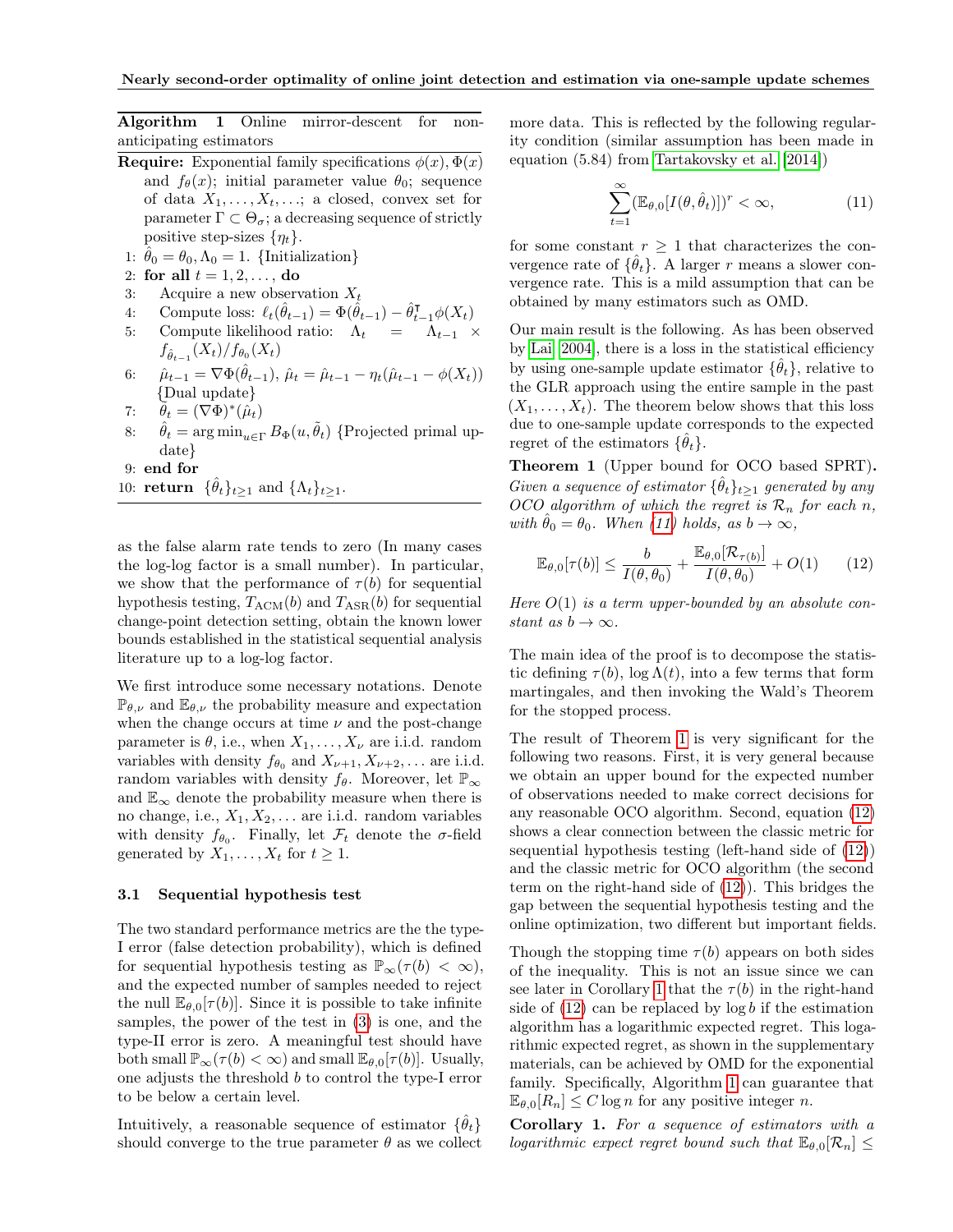$C \log n$  for any positive integer n and some constant  $C > 0$ , when [\(11\)](#page-5-1) holds, we have

$$
\mathbb{E}_{\theta,0}[\tau(b)] \le \frac{b}{I(\theta,\theta_0)} + \frac{C\log b}{I(\theta,\theta_0)}(1+o(1)).\tag{13}
$$

Here  $o(1)$  is a vanishing term as  $b \to \infty$ .

Moreover, we can obtain an upper bound on the type-I error of test  $\tau(b)$ .

<span id="page-6-1"></span>Lemma 1 (Type-I error). For a sequence of estimators  $\{\hat{\theta}_t\}_{t\geq0}, \hat{\theta}_t \in \Theta$ , given threshold b,  $\mathbb{P}_{\infty}(\tau(b) < \infty) \leq$  $\exp(-b)$ .

Lemma [1](#page-6-1) sheds some lights on how to choose an appropriate b. One can choose  $b = \log(1/\alpha)$  to control the type-I error to be less than  $\alpha$ . Moreover, Lemma [1](#page-6-1) is valid generally for any non-anticipating estimators.

Leveraging an existing lower bound for general SPRT presented in Section 5.5.1.1 of [Tartakovsky et al.](#page-8-2) [\[2014\]](#page-8-2), we establish the nearly second-order optimality of OCO based SPRT as follows:

Corollary 2 (Nearly second-order optimality of OCO based SPRT). Consider a sequence of estimators with a logarithmic expect regret bound such that  $\mathbb{E}_{\theta,0}[\mathcal{R}_n] \leq$  $C \log n$  for any positive integer n and some constant  $C > 0$ , and [\(11\)](#page-5-1) holds. Define a set  $C(\alpha) = \{T :$  $\mathbb{P}_{\infty}(T < \infty) \leq \alpha$ . For  $b = \log(1/\alpha)$ , due to Lemma [1,](#page-6-1)  $\tau(b) \in C(\alpha)$ . For such a choice,  $\tau(b)$  is nearly secondorder optimal in the sense that for any  $\theta \in \Theta_{\sigma} - \{\theta_0\},\$ as  $\alpha \to 0$ ,

<span id="page-6-5"></span>
$$
\mathbb{E}_{\theta,0}[\tau(b)] - \inf_{T \in C(\alpha)} \mathbb{E}_{\theta,0}[T] = O(\log(\log(1/\alpha))). \tag{14}
$$

The result means that, compared with any procedure (including the optimal procedure) calibrated to have a fixed type-I error less than  $\alpha$ , our procedure incurs at most an increase in the expected sample size to make correct decisions on the order of  $log(log(1/\alpha))$ , which is usually a small number. For instance, even for a conservative choice  $\alpha = 10^{-5}$  when controlling the false alarm, we have  $\log(\log(1/\alpha)) = 2.44$ .

#### 3.2 Sequential change-point detection

Following the similar routine as before, we consider the sequential change-point detection problem. Here the two commonly used performance metrics [\[Tartakovsky](#page-8-2) [et al., 2014\]](#page-8-2) are: the average run length (ARL), denoted by  $\mathbb{E}_{\infty}[T]$ ; and the maximal conditional average delay to detection (CADD), denoted by  $\sup_{\nu>0} \mathbb{E}_{\theta,\nu}[T-\nu]$  $T > \nu$ . ARL is the expected number of samples between two successive false alarms, and CADD is the expected number of samples needed to detect the <span id="page-6-0"></span>change after it occurs. A good procedure should have a large ARL and a small CADD. Similar to the sequential hypothesis test, one usually choose b large enough so that ARL is larger than a pre-specified level.

We have the following theorem bounding the detection delay, by relating the CUSUM to SPRT [\[Lorden, 1971\]](#page-9-5) and using the fact that when the measure  $\mathbb{P}_{\infty}$  is known,  $\sup_{\nu>0} \mathbb{E}_{\theta,\nu}[T-\nu|T>\nu]$  is attained at  $\nu=0$  for both ASR and ACM procedures.

Theorem 2. Consider the change-point detection procedure  $T_{ASR}(b)$  in [\(8\)](#page-3-5) and  $T_{ACM}(b)$  in [\(7\)](#page-3-6). For any sequence of estimator  $\{\hat{\theta}_t\}_{t\geq 1}$  generated by any OCO algorithm of which the regret is  $\mathcal{R}_n$  for each n, with  $\theta_0 = \theta_0$ . As  $b \to \infty$ , if [\(11\)](#page-5-1) holds, we have that

<span id="page-6-4"></span>
$$
\sup_{\nu \geq 0} \mathbb{E}_{\theta,\nu}[T_{\text{ASR}}(b) - \nu \mid T_{\text{ASR}}(b) > \nu]
$$
  
\n
$$
\leq \sup_{\nu \geq 0} \mathbb{E}_{\theta,\nu}[T_{\text{ACM}}(b) - \nu \mid T_{\text{ACM}}(b) > \nu]
$$
  
\n
$$
\leq (I(\theta, \theta_0))^{-1} (b + \mathbb{E}_{\theta,0}[\mathcal{R}_{\tau(b)}] + O(1)).
$$

Above, we may apply a similar argument as in Corollary [1](#page-6-0) to remove the dependence on  $\tau(b)$  on the right-handside of the inequality.

Then, using martingale property of the detection statistic, we establish the lower bound for the ARL of the detection procedures, which is needed for proving Theorem [3.](#page-6-2)

<span id="page-6-3"></span>Lemma 2 (ARL). Consider the change-point detection procedure  $T_{\text{ACM}}(b)$  in [\(7\)](#page-3-6) and  $T_{\text{ASR}}(b)$  in [\(8\)](#page-3-5), and a sequence of estimators  $\{\hat{\theta}_t\}_{t\geq0}$ ,  $\hat{\theta}_t \in \Theta$ . Given  $\gamma > 0$ , provided that  $b > \log \gamma$ , we have

$$
\mathbb{E}_{\infty}[T_{\text{ACM}}(b)] \geq \mathbb{E}_{\infty}[T_{\text{ASR}}(b)] \geq \gamma.
$$

Lemma [2](#page-6-3) guides us how to choose b appropriately. For example, given a required lower bound  $\gamma$  for ARL, one can choose  $b = \log \gamma$  to satisfy the ARL constraint. Lemma [2](#page-6-3) is valid for any non-anticipating estimators.

Combing the upper bound in Theorem [2](#page-6-4) with an existing lower bound for the EDD of SRRS procedure from [Siegmund and Yakir](#page-8-11) [\[2008\]](#page-8-11), we obtain the following nearly second-order optimality.

<span id="page-6-2"></span>Corollary 3 (Nearly second-order optimality of OCO based ACM and ASR). Consider a sequence of estimators with a logarithmic expect regret bound such that  $\mathbb{E}_{\theta,0}[\mathcal{R}_n] \leq C \log n$  for any positive integer n and some constant  $C > 0$ , and [\(11\)](#page-5-1) holds. Define  $S(\gamma) = \{T : \mathbb{E}_{\infty}[T] \geq \gamma\}.$  For  $b = \log \gamma$ , due to Lemma [2,](#page-6-3) both  $T_{\text{ASR}}(b)$  and  $T_{\text{ACM}}(b)$  belong to  $S(\gamma)$ . For such b, both  $T_{\text{ASR}}(b)$  and  $T_{\text{ACM}}(b)$  are nearly second-order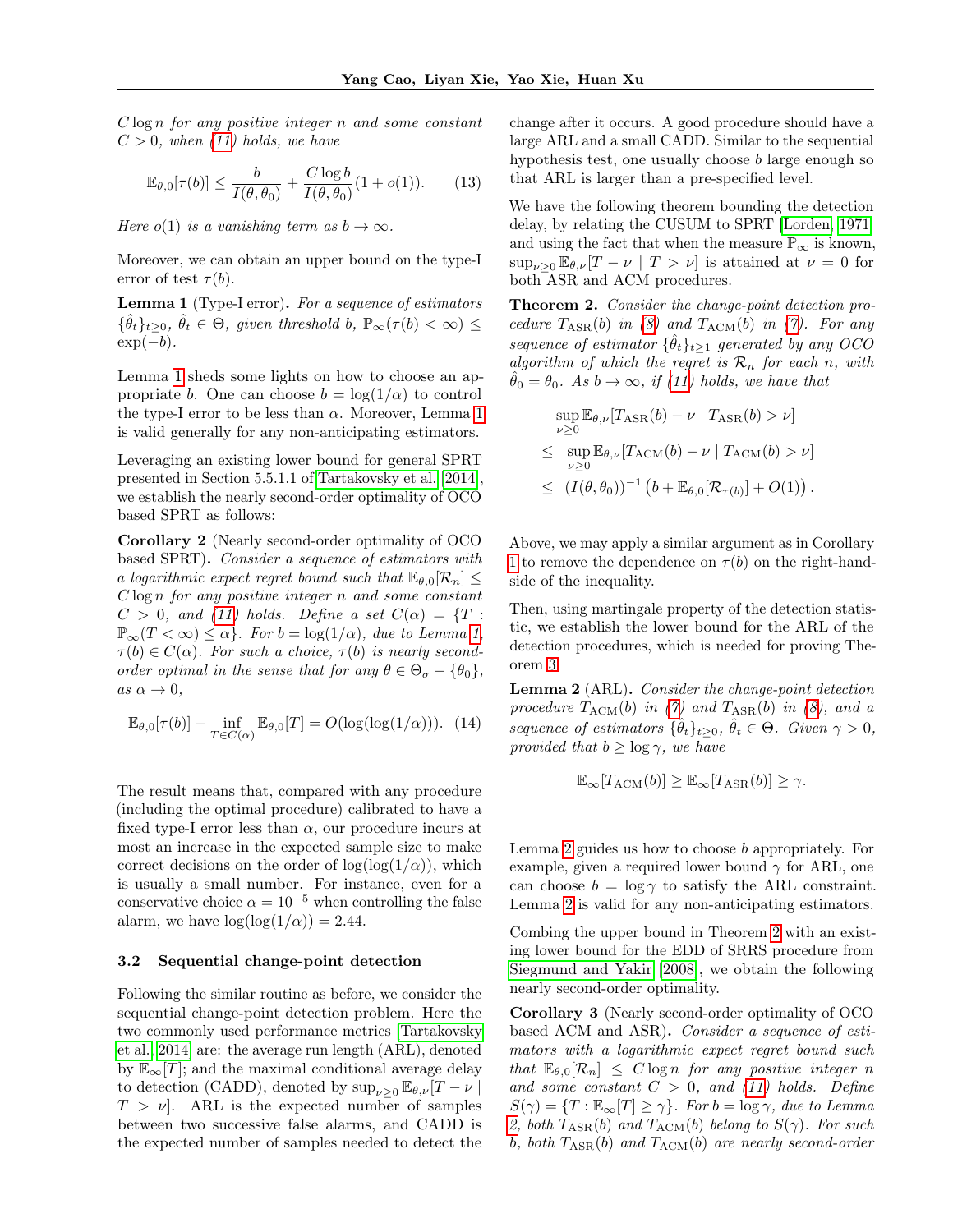optimal in the sense that for any  $\theta \in \Theta - \{\theta_0\}$ 

$$
\sup_{\nu \ge 1} \mathbb{E}_{\theta,\nu} [T_{\text{ASR}}(b) - \nu + 1 | T_{\text{ASR}}(b) \ge \nu]
$$
  
- 
$$
\inf_{T(b) \in S(\gamma)} \sup_{\nu \ge 1} \mathbb{E}_{\theta,\nu} [T(b) - \nu + 1 | T(b) \ge \nu] \quad (15)
$$
  
= 
$$
O(\log \log \gamma).
$$

## Similar expression holds for  $T_{\text{ACM}}(b)$ .

Similar with Corollary [2,](#page-6-5) this result means that compared with the optimal ones among all the detection procedures of which the ARLs are larger than  $\gamma$ , our procedure incurs at most an increase in the expected detection delay on the order of  $O(\log \log \gamma)$ . This number  $\log \log \gamma$  is also usually small even for a very large γ. Furthermore, comparing [\(15\)](#page-6-4) with [\(14\)](#page-6-5), we note that the lower bound  $\gamma$  for the ARL plays the same role as  $1/\alpha$  because  $1/\gamma$  is roughly the false-alarm rate for sequential change-point detection [\[Lorden, 1971\]](#page-9-5).

# 4 Synthetic examples

In this section, we present some synthetic examples to demonstrate the good performance of our methods. We will focus on ACM and ASR for sequential changepoint detection. Recall that when the measure  $\mathbb{P}_\infty$ is known,  $\sup_{\nu>0} \mathbb{E}_{\theta,\nu}[T-\nu | T > \nu]$  is attained at  $\nu = 0$  for both ASR and ACM procedures (a proof can be found in the proof of Theorem 2, i.e., equation (8) in the supplementary material). Therefore, in the following experiments, we define the expected detection delay (EDD) as  $\mathbb{E}_{\theta,0}[T]$  for a stopping time T. In other words, we assume that the change happens at the very beginning of the sequence.

We consider detecting the sparse mean shift in multivariate normal distribution. Sparse mean shift means that only a small part of entries of the post-change mean vector are non-zero. This setting is of particular interest in sensor network or DNA sequence detection [\[Xie and Siegmund, 2013,](#page-9-6) [Siegmund et al., 2011\]](#page-9-7). Below,  $\lVert \cdot \rVert_2$  means the  $\ell_2$  norm,  $\lVert \cdot \rVert_1$  means the  $\ell_1$  norm,  $\lVert \cdot \rVert_0$ means the  $\ell_0$  norm defined as the number of non-zero entries.

In this setting, we have that  $B_{\Phi}(\theta_1, \theta_2) = I(\theta_2, \theta_1) =$  $\|\theta_1 - \theta_2\|_2^2/2$ . Equipped with this Bregman divergence, the projection onto  $\Gamma$  in Algorithm [1](#page-5-0) is just a Euclidean projection onto a convex set. In many cases, the projection can be implemented efficiently. An important and useful case is  $\Gamma = \{ \theta : ||\theta||_1 \leq s \}$  where s is a prescribed radius of the  $\ell_1$  ball. The projection onto  $\ell_1$  ball can be obtained via simple soft-thresholding [\[Duchi et al.,](#page-9-8) [2008\]](#page-9-8). This encourages the detection of sparse mean vectors since  $\Gamma$  can be viewed as the convex relaxation of  $\{\theta : ||\theta||_0 \leq s\}.$ 

Assume that the initial samples have been normalized by subtracting mean and dividing the standard deviation. Therefore, the pre-change distribution is  $\mathcal{N}(0, I_d)$ . To compare the performance of different procedures, we first use simulations to choose the threshold b's such that the ARLs of the procedures are all 10000. Note that ARL is an increasing function of  $b$  so this can be done by a simple bisection. Two benchmark procedures are CUSUM and GLR. For CUSUM procedure, we specify a nominal post-change mean, which is an all-one vector. Our procedures are  $T_{ASR}(b)$  and  $T_{ACM}(b)$  with  $\Gamma = \mathbb{R}^d$  and  $\Gamma = \{\theta : ||\theta||_1 \leq s\}$ . In the following experiments, we run 10000 Monte Carlo trials to obtain each simulated EDD.

In the experiments, we set  $d = 20$ . The post-change distributions are  $\mathcal{N}(\theta, I_d)$ , where 100p% entry of  $\theta$  is 1 and others are 0 and the location of nonzero entries are deterministic. Table [2](#page-7-0) shows the EDDs versus the proportion p of nonzero entries of post-change parameter  $\theta$ . Note that our procedures incur little performance loss compared with GLR procedure and CUSUM procedure. Notably,  $T_{ACM}(b)$  with  $\Gamma = \{\theta : ||\theta||_1 \leq 5\}$ performs almost the same as the GLR procedure and much better than the CUSUM procedure when  $p$  is small. This also shows the advantage of projection when the true parameter is sparse.

<span id="page-7-0"></span>

|              | $p = 0.1$ | $p = 0.3$ | $p = 0.4$ | $p = 0.6$ |
|--------------|-----------|-----------|-----------|-----------|
| <b>CUSUM</b> | 188.60    | 64.30     | 18.97     | 3.77      |
| <b>GLR</b>   | 19.10     | 7.00      | 5.49      | 3.86      |
| ASR.         | 45.22     | 12.62     | 8.90      | 5.90      |
| <b>ACM</b>   | 45.60     | 12.50     | 9.00      | 5.87      |
| $ASR-\ell1$  | 20.81     | 9.45      | 7.42      | 5.09      |
| $ACM-l1$     | 19.24     | 7.51      | 6.11      | 4.92      |

Table 2: Comparison of OMD based methods versus the traditional CUSUM and GLR methods for detecting sparse mean-shift. Below, "CUSUM": CUSUM procedure with pre-specified all-one vector as post-change parameter; "GLR": GLR procedure; "ASR":  $T_{ASR}(b)$ with  $\Gamma = \mathbb{R}^d$ ; "ACM":  $T_{\text{ACM}}(b)$  with  $\Gamma = \mathbb{R}^d$ ; "ASR-L1":  $T_{ASR}(b)$  with  $\Gamma = \{ \theta : ||\theta||_1 \leq 5 \};$  "ACM-L1":  $T_{ACM}(b)$ with  $\Gamma = \{\theta : ||\theta||_1 \leq 5\}$ . p is the proportion of nonzero entries in  $\theta$ . The value for each point is averaged over 10000 Monte Carlo trials. For each value in the table, the standard deviation is less than one half of the value.

### Acknowledgements

This research was supported in part by National Science Foundation (NSF) NSF CCF-1442635, CMMI-1538746, NSF CAREER CCF-1650913.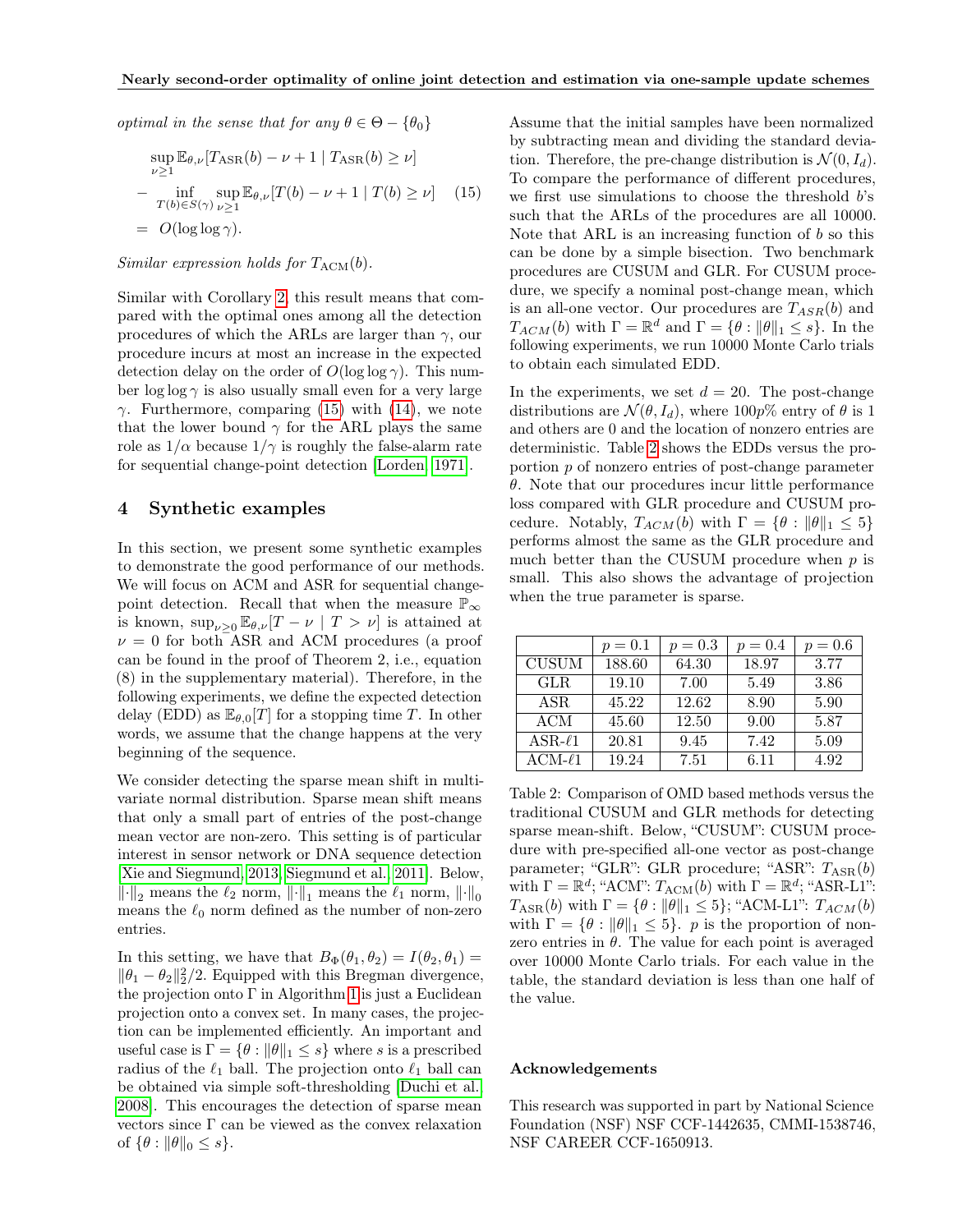#### References

- <span id="page-8-0"></span>D. Siegmund. Sequential analysis: tests and confidence intervals. Springer-Verlag, 1985.
- <span id="page-8-1"></span>D. Siegmund. Change-points: From sequential detection to biologu and back. Sequential analysis, (1), 2013.
- <span id="page-8-2"></span>A. Tartakovsky, I. Nikiforov, and M. Basseville. Sequential analysis: Hypothesis testing and changepoint detection. CRC Press, 2014.
- <span id="page-8-3"></span>ES Page. Continuous inspection schemes. Biometrika, 41(1/2):100–115, 1954.
- <span id="page-8-4"></span>Pierre Granjon. The cusum algorithm-a small review. 2013.
- <span id="page-8-5"></span>Michèle Basseville, Igor V Nikiforov, et al. Detection of abrupt changes: theory and application, volume 104. Prentice Hall Englewood Cliffs, 1993.
- <span id="page-8-6"></span>T.-Z. Lai. Information bounds and quick detection of parameter changes in stochastic systems. IEEE Transactions on Information Theory, 44(7):2917– 2929, 1998.
- <span id="page-8-7"></span>M. Raginsky, R. Marcia F, J. Silva, and R. Willett. Sequential probability assignment via online convex programming using exponential families. In IEEE International Symposium on Information Theory, pages 1338–1342. IEEE, 2009.
- <span id="page-8-8"></span>M. Raginsky, R. Willet, C. Horn, J. Silva, and R. Marcia. Sequential anomaly detection in the presence of noise and limited feedback. IEEE Transactions on Information Theory, 58(8):5544–5562, 2012.
- <span id="page-8-9"></span>G. Lorden and M. Pollak. Nonanticipating estimation applied to sequential analysis and changepoint detection. Annals of statistics, pages 1422–1454, 2005.
- <span id="page-8-10"></span>Gary Lorden and Moshe Pollak. Sequential changepoint detection procedures that are nearly optimal and computationally simple. Sequential Analysis, 27 (4):476–512, 2008.
- <span id="page-8-11"></span>D. Siegmund and B. Yakir. Minimax optimality of the Shiryayev-Roberts change-point detection rule. Journal of Statistical Planning and Inference, 138(9): 2815–2825, 2008.
- <span id="page-8-12"></span>K. Azoury and M. Warmuth. Relative loss bounds for on-line density estimation with the exponential family of distributions. Machine Learning, 43(3): 211–246, 2001.
- <span id="page-8-13"></span>E. Hazan. Introduction to online convex optimization. Foundations and Trends in Optimization, 2(3-4):157– 325, 2016.
- <span id="page-8-14"></span>Tze Leung Lai. Sequential changepoint detection in quality control and dynamical systems. Journal of the Royal Statistical Society. Series B (Methodological), pages 613–658, 1995.
- <span id="page-8-15"></span>H. Robbins and D. Siegmund. The expected sample size of some tests of power one. The Annals of Statistics, pages 415–436, 1974.
- <span id="page-8-16"></span>M. Pollak. Average run lengths of an optimal method of detecting a change in distribution. The Annals of Statistics, pages 749–779, 1987.
- <span id="page-8-17"></span>Yasin Yilmaz, George V Moustakides, and Xiaodong Wang. Sequential joint detection and estimation. Theory of Probability & Its Applications,  $59(3):452-$ 465, 2015.
- <span id="page-8-18"></span>Yasin Yılmaz, Shang Li, and Xiaodong Wang. Sequential joint detection and estimation: Optimum tests and applications. IEEE Transactions on Signal Processing, 64(20):5311–5326, 2016.
- <span id="page-8-19"></span>Yasin Yilmaz, Ziyu Guo, and Xiaodong Wang. Sequential joint spectrum sensing and channel estimation for dynamic spectrum access. IEEE Journal on Selected Areas in Communications, 32(11):2000–2012, 2014.
- <span id="page-8-20"></span>Ba-Ngu Vo, Ba-Tuong Vo, Nam-Trung Pham, and David Suter. Joint detection and estimation of multiple objects from image observations. IEEE Transactions on Signal Processing, 58(10):5129–5141, 2010.
- <span id="page-8-21"></span>Ali Tajer, Guido H Jajamovich, Xiaodong Wang, and George V Moustakides. Optimal joint target detection and parameter estimation by mimo radar. IEEE Journal of Selected Topics in Signal Processing, 4(1): 127–145, 2010.
- <span id="page-8-22"></span>Bulent Baygun and Alfred O Hero. Optimal simultaneous detection and estimation under a false alarm constraint. IEEE Transactions on Information Theory, 41(3):688–703, 1995.
- <span id="page-8-23"></span>George V Moustakides, Guido H Jajamovich, Ali Tajer, and Xiaodong Wang. Joint detection and estimation: Optimum tests and applications. IEEE Transactions on Information Theory, 58(7):4215–4229, 2012.
- <span id="page-8-24"></span>S. Li, Y. Xie, M. Farajtabar, A. Verma, and L. Song. Detecting weak changes in dynamic events over networks. IEEE Transactions on Signal and Information Processing over Networks, 3(2):346–359, 2017.
- <span id="page-8-25"></span>Abraham Wald and Jacob Wolfowitz. Optimum character of the sequential probability ratio test. The Annals of Mathematical Statistics, pages 326–339, 1948.